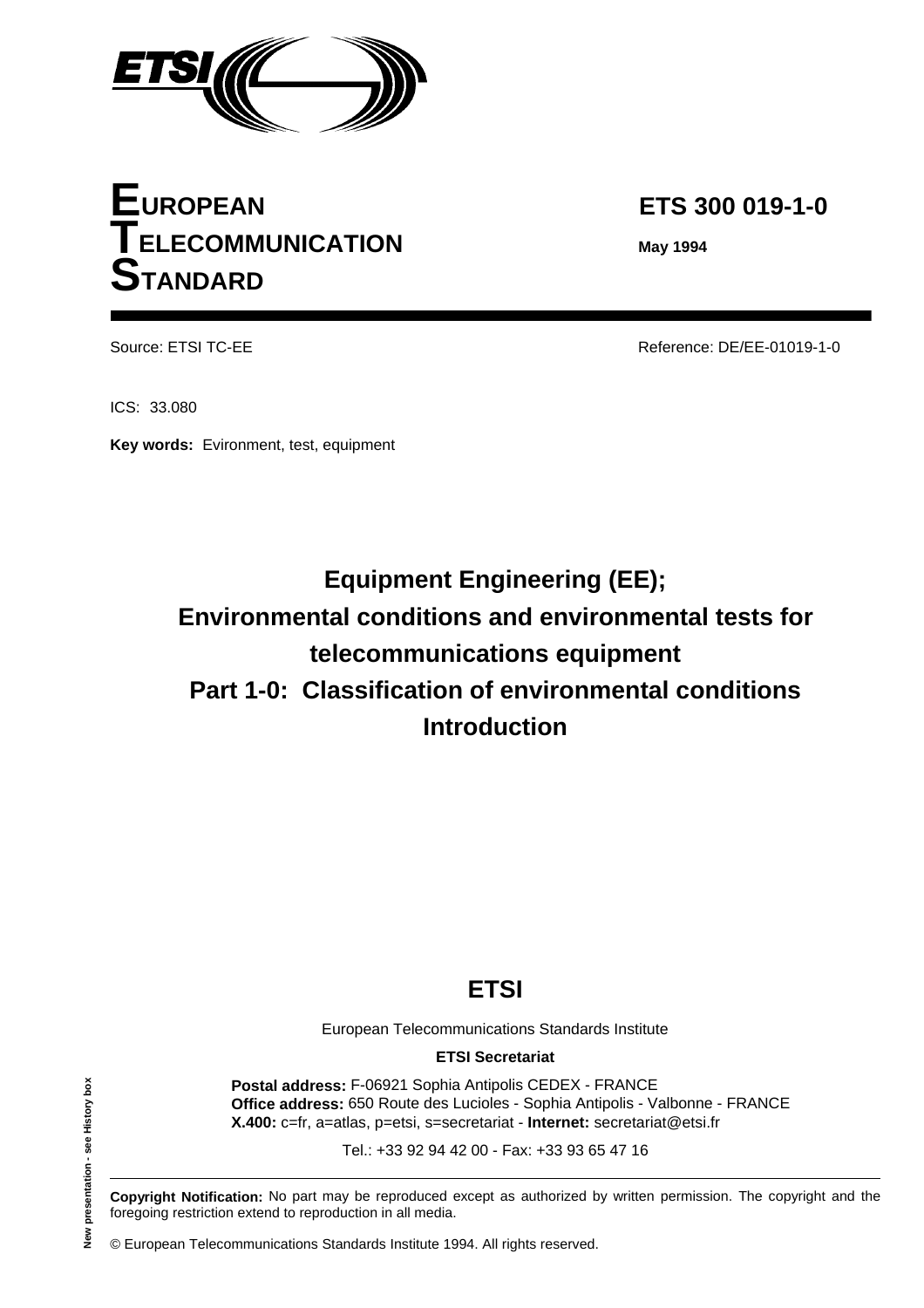**Page 2 ETS 300 019-1-0: May 1994**

Whilst every care has been taken in the preparation and publication of this document, errors in content, typographical or otherwise, may occur. If you have comments concerning its accuracy, please write to "ETSI Editing and Committee Support Dept." at the address shown on the title page.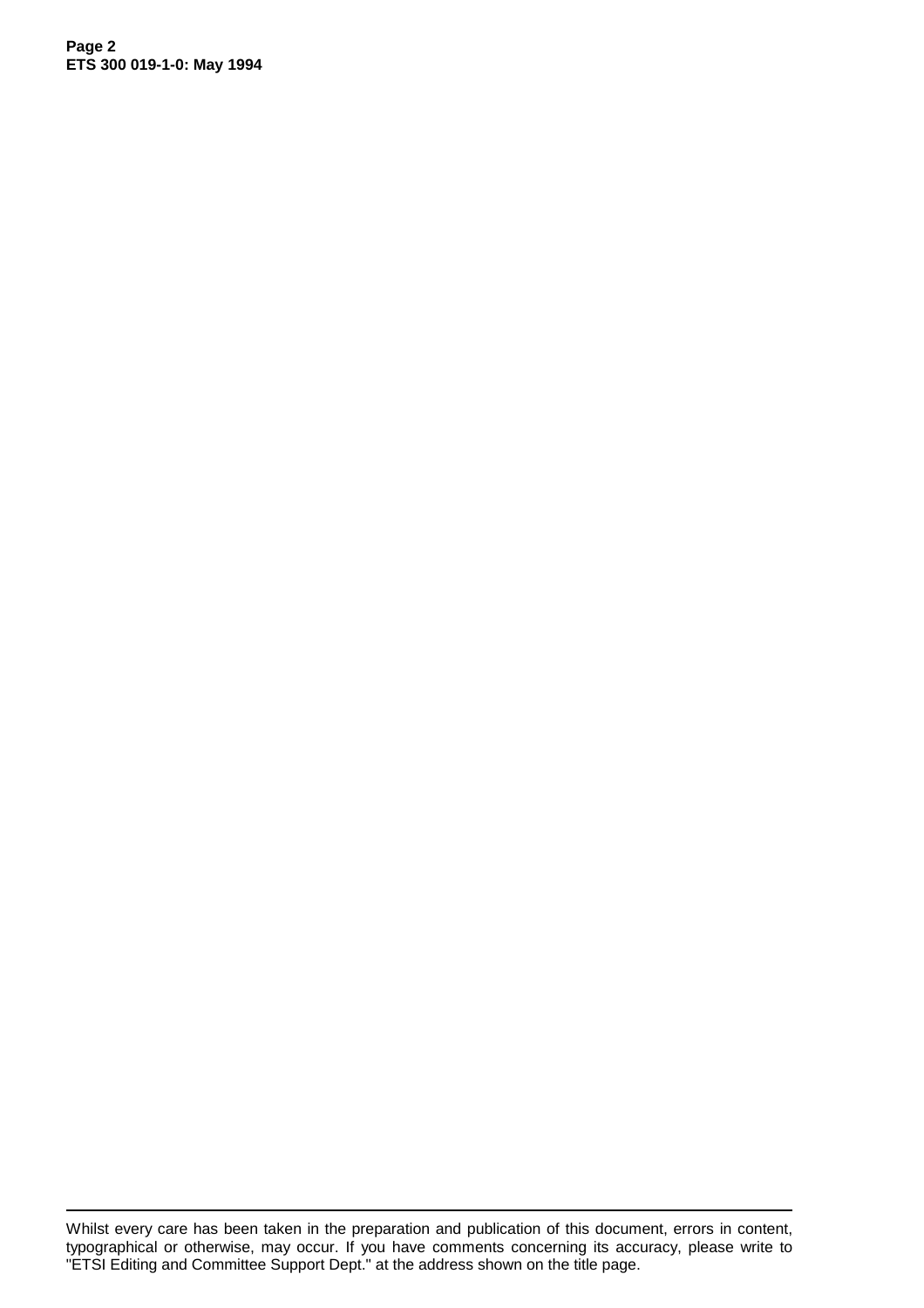## **Contents**

| 1              |     |                                                                                 |  |
|----------------|-----|---------------------------------------------------------------------------------|--|
| 2              |     |                                                                                 |  |
| 3              |     |                                                                                 |  |
|                | 3.1 |                                                                                 |  |
|                | 3.2 |                                                                                 |  |
|                | 3.3 |                                                                                 |  |
|                |     | 3.3.1                                                                           |  |
|                |     | 3.3.2                                                                           |  |
|                |     | 3.3.3                                                                           |  |
|                | 3.4 |                                                                                 |  |
|                | 3.5 |                                                                                 |  |
|                | 3.6 |                                                                                 |  |
|                | 3.7 |                                                                                 |  |
|                | 3.8 |                                                                                 |  |
| $\overline{4}$ |     |                                                                                 |  |
|                | 4.1 |                                                                                 |  |
|                | 4.2 |                                                                                 |  |
| 5              |     |                                                                                 |  |
| 6              |     |                                                                                 |  |
|                | 6.1 | Environmental considerations to be included in the design process for producing |  |
|                |     |                                                                                 |  |
|                | 6.2 |                                                                                 |  |
|                | 6.3 |                                                                                 |  |
|                |     |                                                                                 |  |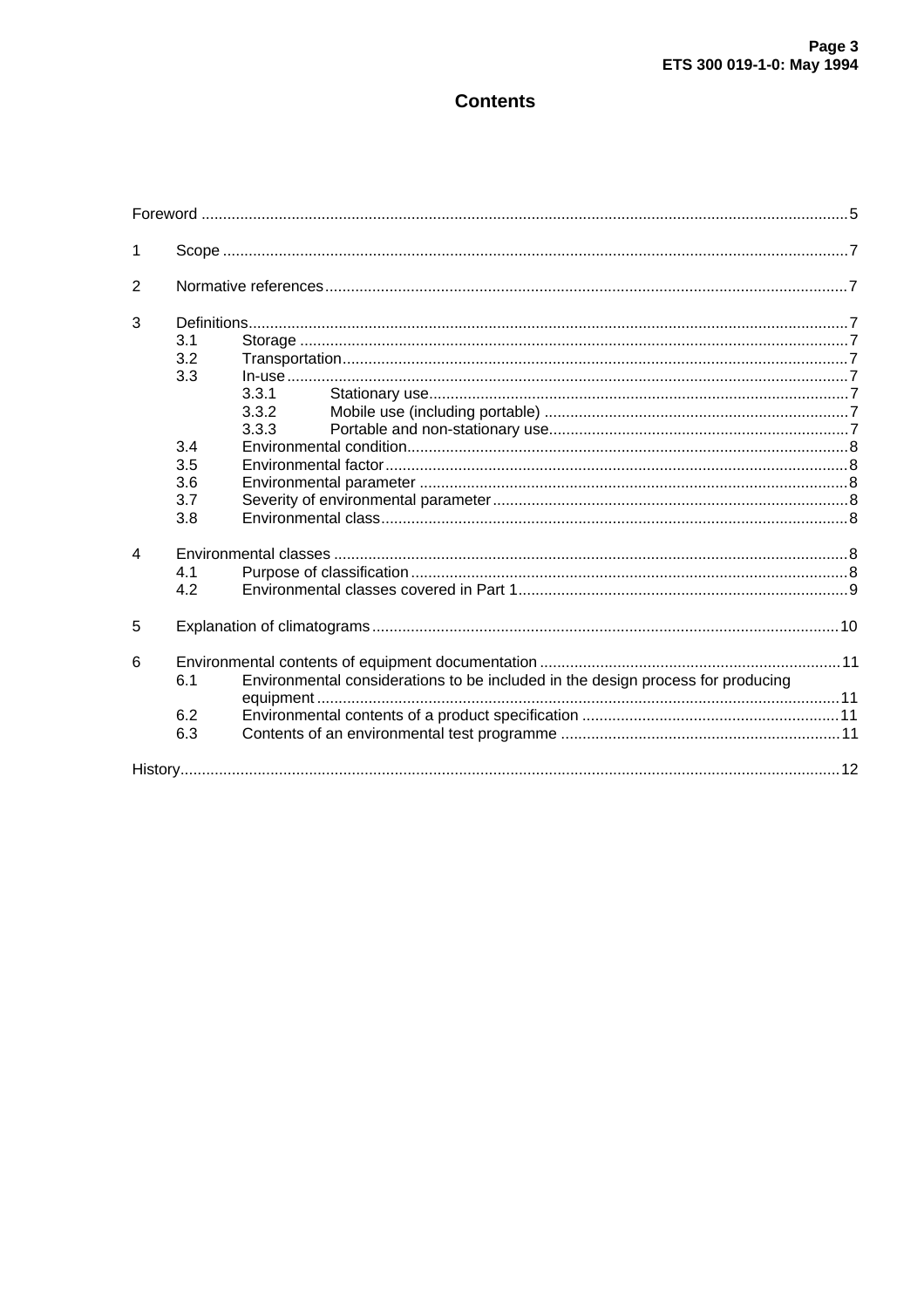Blank page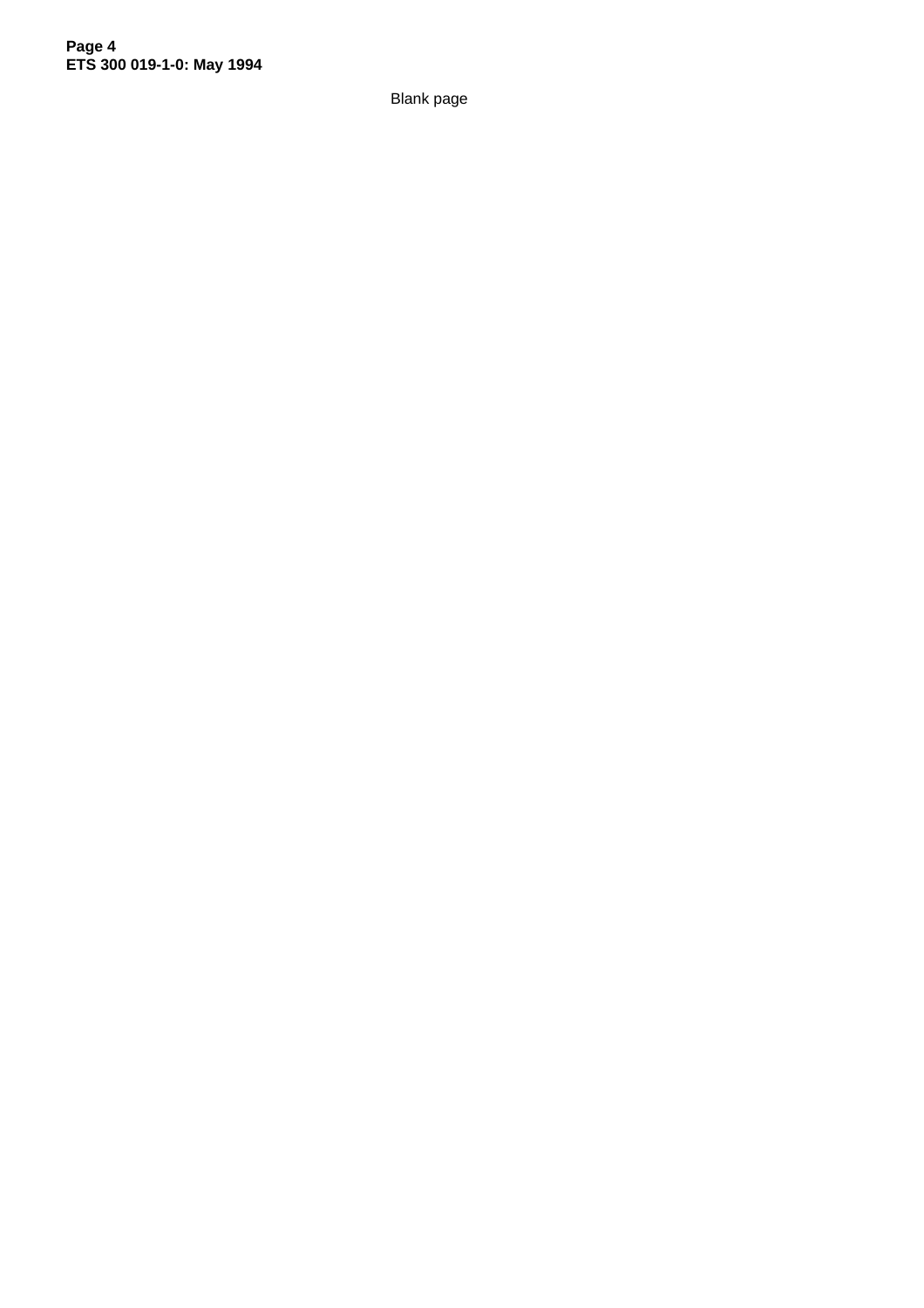## **Foreword**

This multi-part European Telecommunication Standard (ETS) has been produced by the Equipment Engineering (EE) Technical Committee of the European Telecommunications Standards Institute (ETSI).

ETS 300 019 is concerned with environmental conditions and environmental tests for telecommunications equipment and comprises two main parts, each with subdivisions:

ETS 300 019-1: "Classification of environmental conditions".

Part 1 specifies different standardised environmental classes covering climatic and biological conditions, chemically and mechanically active substances and mechanical conditions during storage, transportation and in-use.

- ETS 300 019-2: "Specification of environmental tests".

Part 2 specifies the recommended test severities and test methods for the different environmental classes.

Part 2-0 forms a general overview of Part 2. This part (Part 1-0), forms a general overview of Part 1.

An associated ETSI Technical Report (ETR), ETR 035 [1], gives an introduction to the main concepts of environmental engineering, the purpose and use of environmental classes and the corresponding test philosophy.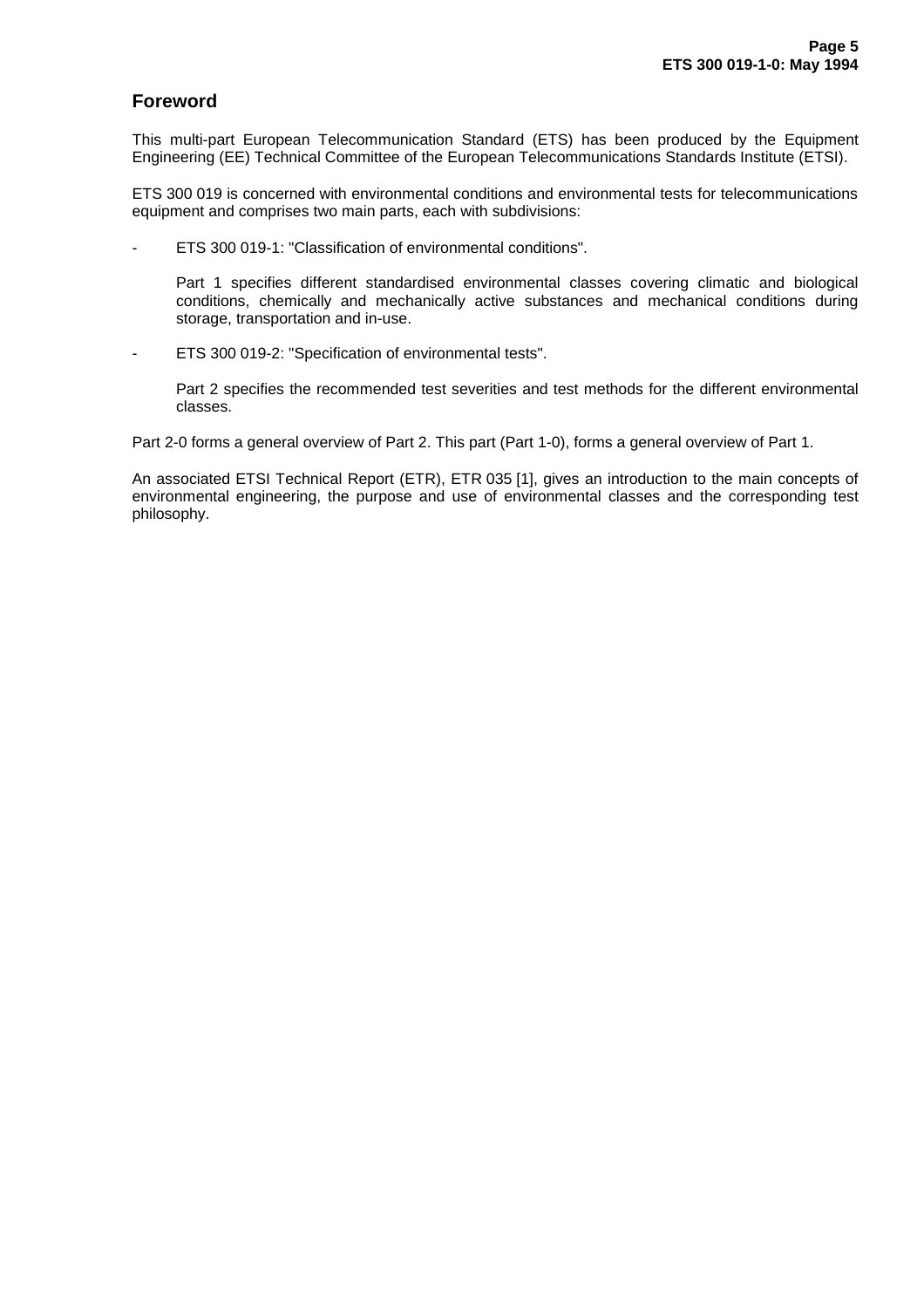Blank page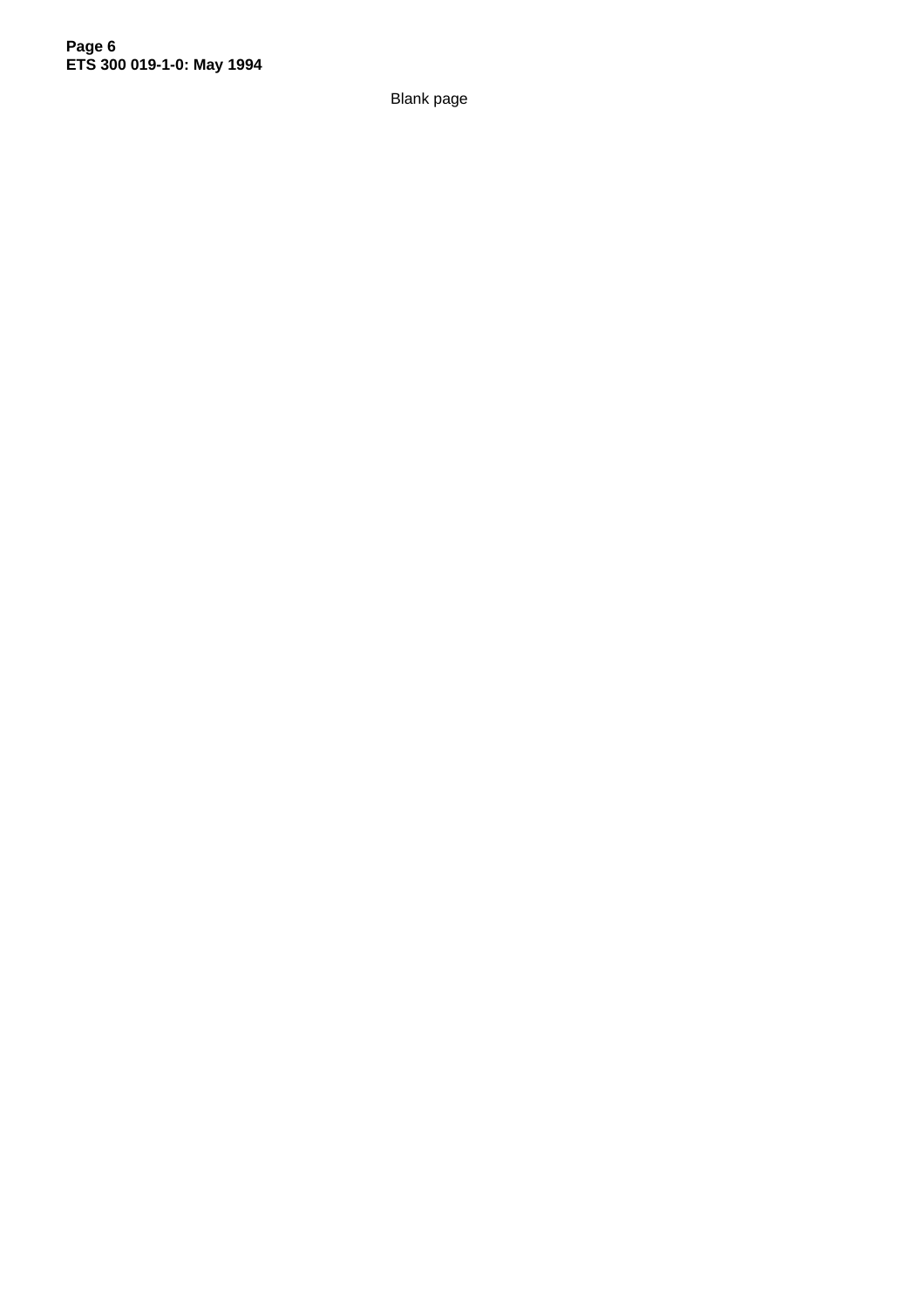### **1 Scope**

This European Telecommunication Standard (ETS) defines the classes of environmental conditions and their severities to which equipment may be exposed at specified locations. The severities specified are those which will have a low probability of being exceeded - generally less than 1 %.

The purpose of Part 1-0 is to form a general overview of Part 1.

#### **2 Normative references**

This ETS contains, by dated or undated reference, provisions from other publications. These normative references are cited at the appropriate places in the text and the publications are listed hereafter. For dated references, subsequent amendments to or revisions of any of these publications apply to this ETS only when incorporated in it by amendment or revision. For undated references the latest edition of the publication referred to applies.

- [1] ETR 035: "Equipment Engineering (EE); Environmental engineering Guidance and terminology".
- [2] ETS 300 019-1-1 to 1-7: "Equipment Engineering (EE); Environmental conditions and environmental tests for telecommunications equipment; Classification of environmental conditions".
- [3] ETS 300 019-2-1 to 2-7: "Equipment Engineering (EE); Environmental conditions and environmental tests for telecommunications equipment; Specification of environmental tests".

#### **3 Definitions**

#### **3.1 Storage**

The equipment is placed at a certain site for a long period, but is not intended for use during this period. If the equipment is packaged, the environmental conditions apply to the packaging protecting the equipment.

#### **3.2 Transportation**

Transportation is the phase during which the equipment is moved from one place to another after being made ready for dispatch. It includes loading, unloading and temporary storage. The equipment is not inuse under these conditions.

#### **3.3 In-use**

An equipment is in-use when it is directly operational.

#### **3.3.1 Stationary use**

An equipment is mounted firmly on the structure, or on mounting devices, or it is permanently placed at a certain site. It is not intended for portable use, but short periods of handling during erection work, down time, maintenance and repair at the location are included.

#### **3.3.2 Mobile use (including portable)**

An equipment is in mobile use when it is primarily intended to be operated in, or on, a vehicle or a ship.

#### **3.3.3 Portable and non-stationary use**

The equipment is frequently moved from place to place. During transfer there is no special packaging for the equipment. The total transfer time may amount to a significant portion of the equipment's lifetime. The equipment is not permanently mounted on any structure or placed at a fixed site. The equipment may be operated while being either in a non-stationary or in a transfer state.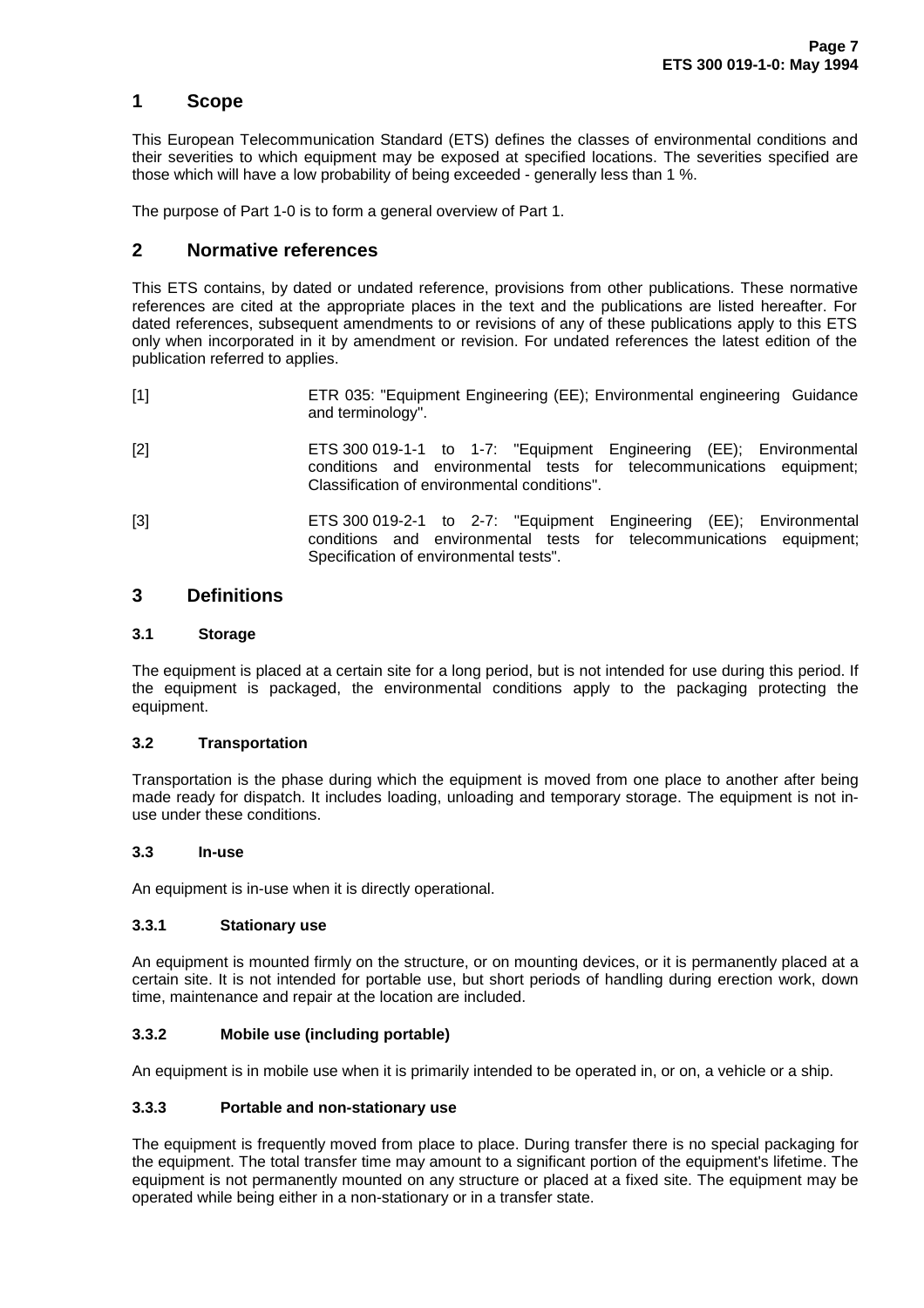#### **3.4 Environmental condition**

An environmental condition is a physical, chemical or biological condition, external to an equipment, to which it is subjected at a certain time.

NOTE: Environmental conditions are generally composed of environmental conditions appearing in nature and environmental conditions generated by the equipment itself or by external sources.

#### **3.5 Environmental factor**

A physical, chemical or biological influence which, either singly or in combination with other influences, produces an environmental condition (e.g. heat, vibration).

#### **3.6 Environmental parameter**

One or more physical, chemical or biological properties characterising an environmental factor (e.g. temperature, acceleration).

EXAMPLE: The environmental factor vibration is characterised by the parameters: type of vibration (sinusoidal, random), acceleration and frequency.

#### **3.7 Severity of environmental parameter**

A value of each quantity, characterising the environmental parameter.

EXAMPLE: The severity of sinusoidal vibration is defined by values of the acceleration  $(m/s<sup>2</sup>)$  and frequency (Hz).

#### **3.8 Environmental class**

An environmental class is a systematic representation of the environment for a family of locations with "similar properties". This means that the detailed description of the class may be envisaged as an envelope around a group of related environmental conditions. The class itself may not be considered directly as a typical example.

A class is composed of the most significant single factors, termed environmental parameters, selected from those factors which are assumed to influence equipment performance.

Full descriptions of each class are included in the appropriate parts of this ETS.

#### **4 Environmental classes**

#### **4.1 Purpose of classification**

The main purpose of environmental classification is to establish a number of "standardised" and operational frames of reference for a wide range of applications of (telecommunications) equipment. These classes cover storage, transportation, and in-use, in typical environmental conditions.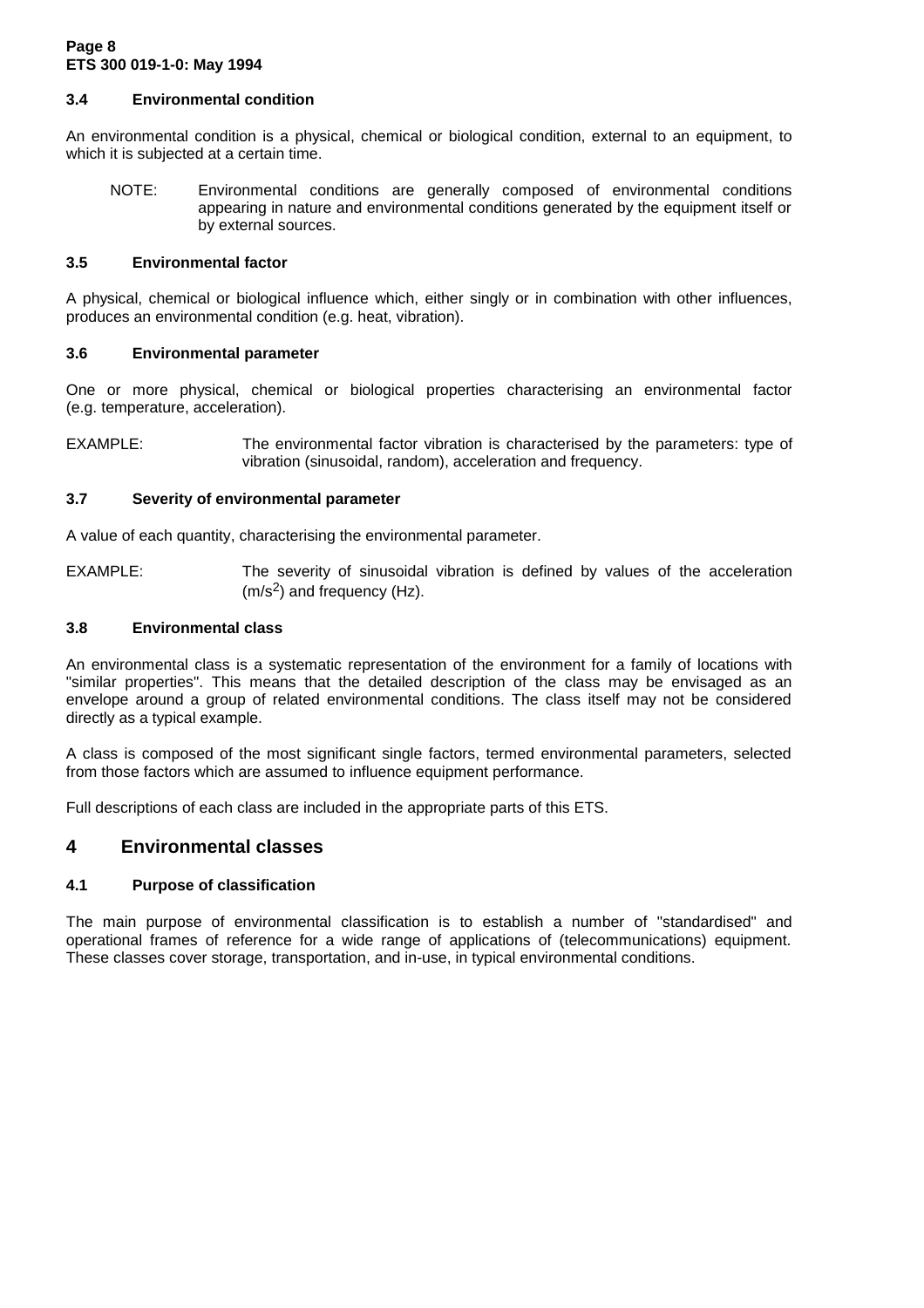#### **4.2 Environmental classes covered in Part 1**



- NOTE 1: The need for further classes has been identified. For each item of equipment, classes need to be selected for:
	- storage;
	- transportation;
	- in-use (one or more classes can be selected).
- NOTE 2: The example (shaded) shows possible class selections for equipment, i.e. class 1.1, class 2.3 and class 3.1.
- NOTE 3: Class 3.1 includes exceptional operating conditions (shown as 3.1E in table 1 of ETS 300 019-1-3 [2]). There is no separate class 3.1E.

#### **Figure 1**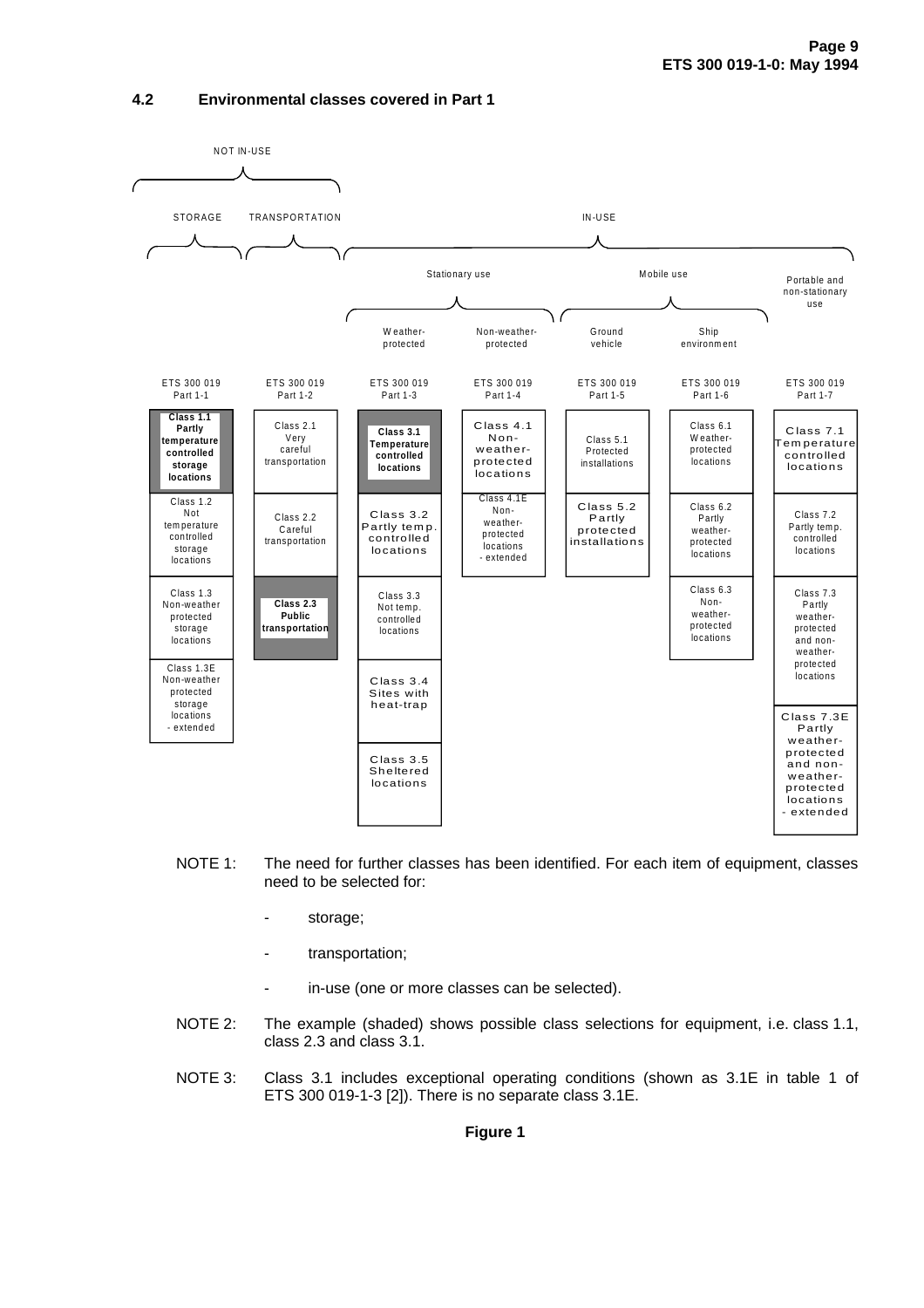## **5 Explanation of climatograms**

A climatogram is an envelope of climatic conditions defined by the characteristic severities of these conditions. A characteristic severity is a severity which has a low probability of being exceeded (generally less than 1 %).

Equipment conforming to a particular class shall function at all values within the boundary of the climatogram for that class. However, the points inside the climatogram will have different probabilities of occurrence depending on the shape of the statistical distributions of temperature and humidity. There will be an area inside the climatogram whose points will have a high probability of occurrence. This implies that the environment can remain for long periods in that area, but shall not remain near the boundary of the climatogram for long periods.

The distribution of climatic conditions for some classes will be a natural phenomenon, while for other classes, with climate controlling systems, distribution will be partly controllable. The distribution will vary for each class and each location.

In order to simplify figure 2, a symmetrical distribution is shown.



**Figure 2: Climatogram showing symmetrical distribution of temperature and relative humidity**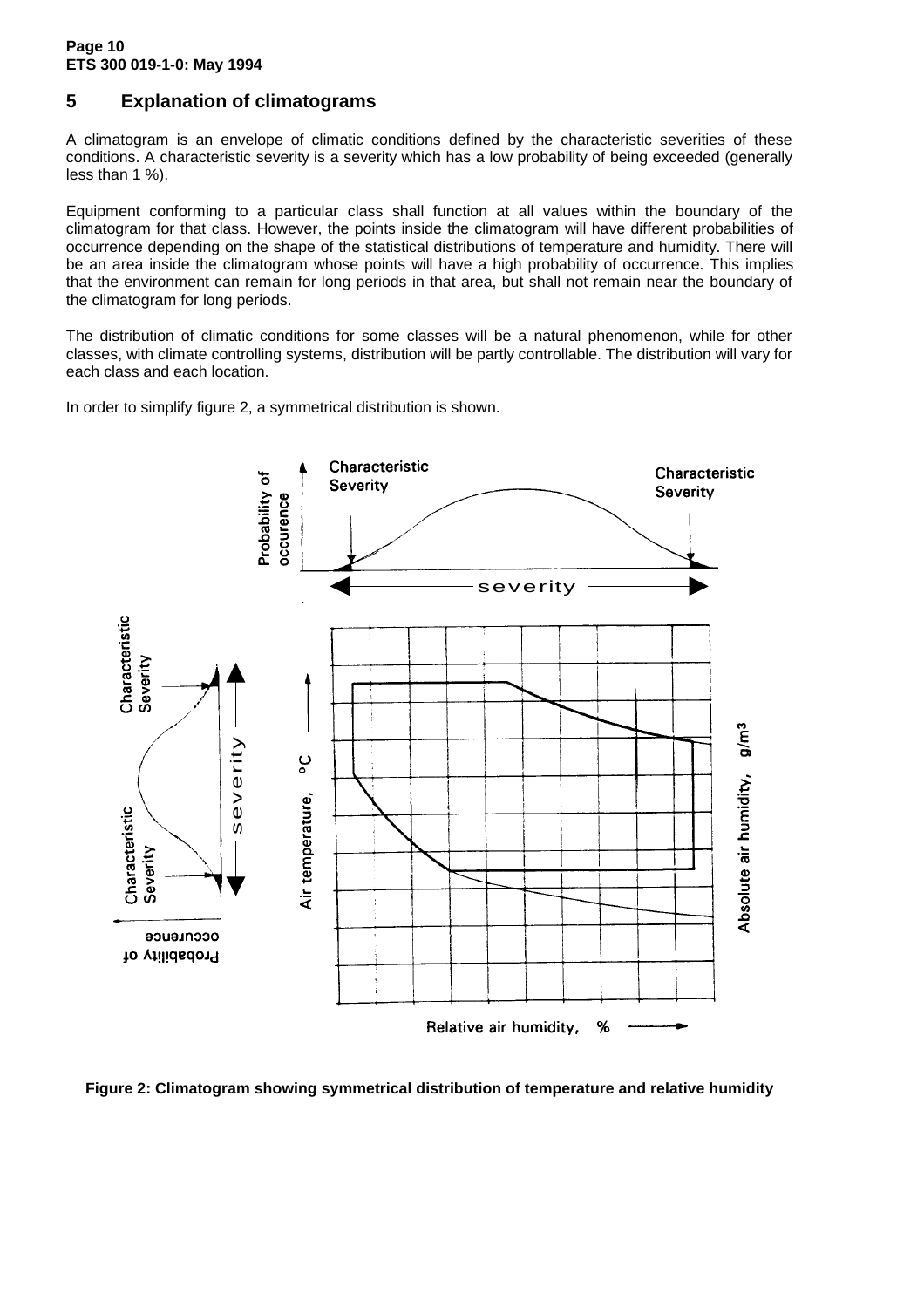#### **6 Environmental contents of equipment documentation**

#### **6.1 Environmental considerations to be included in the design process for producing equipment**

- a) Suppliers, in assessing customer requirements for an item of equipment, will choose appropriate environmental classes from ETS 300 019-1-1 to 1-7 [2] for storage, transportation and in-use conditions for designs at the conceptual stage.
- b) The chosen environmental classes will be included in the equipment design specification.
- c) A test programme will be drawn up using the chosen environmental classes to select appropriate tests from ETS 300 019-2-1 to 2-7 [3].
- d) The equipment will be tested for resistibility to the chosen environmental classes in accordance with the test programme. These environmental classes will then be quoted in the product specification.

By using the above process, if the original application changes during the equipment's life, then the need for further development and testing can be readily identified.

Product or production changes may influence the equipment's environmental performance and may consequently lead to the need for a retest of the equipment.

#### **6.2 Environmental contents of a product specification**

The product specification should include:

- a) a statement of the environmental class(es) to which the equipment has been designed;
- b) any precautions which should be taken during storage, transportation and in-use;
- c) any limitations of use including, where applicable, degrees of reduced performance which may be expected during exceptional conditions.

#### **6.3 Contents of an environmental test programme**

The contents of an environmental test programme should include:

- a) details of an equipment to be tested, including its build status (this includes hardware, software, firmware, revisions and serial numbers etc.);
- b) the tests selected from ETS 300 019-2-1 to 2-7 [3] which are applicable to the equipment and which demonstrate its ability to meet the resistibility requirements of its intended environment;
- c) test values if a choice of severity or duration is offered;
- d) details of the functional tests which are to be performed before, during and after testing including the failure criteria to be used;
- e) if applicable, the test sequence to be used;
- f) test requirements from related specifications if these tests are to be performed in conjunction with the environmental tests, e.g. maximum touchable surface temperature, maximum air exhaust temperature, current consumption, voltage variation and heat dissipation measurements.
	- NOTE: For a more detailed explanation of the contents of a test programme see Part 2-0 [3] and ETR 035 [1].